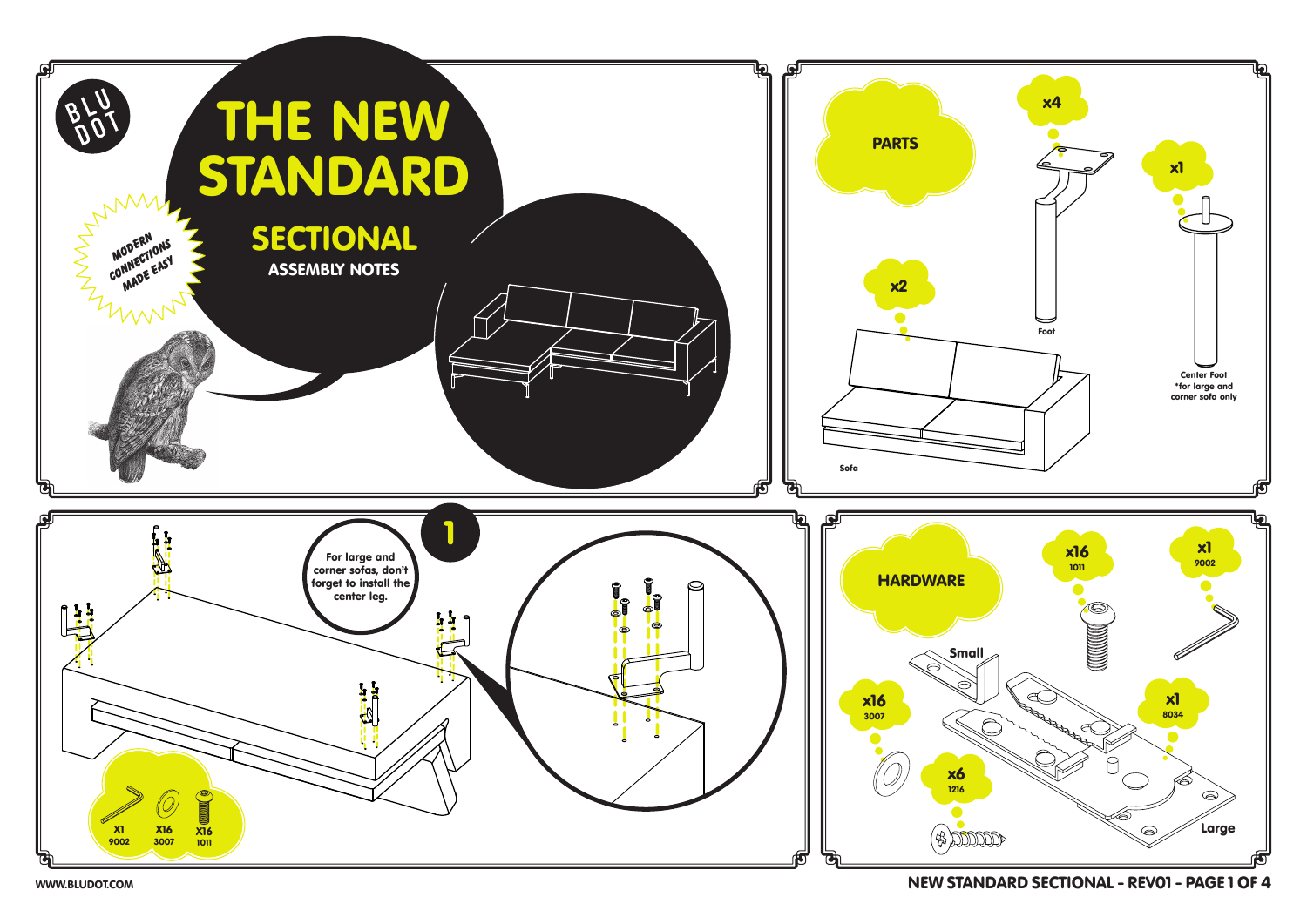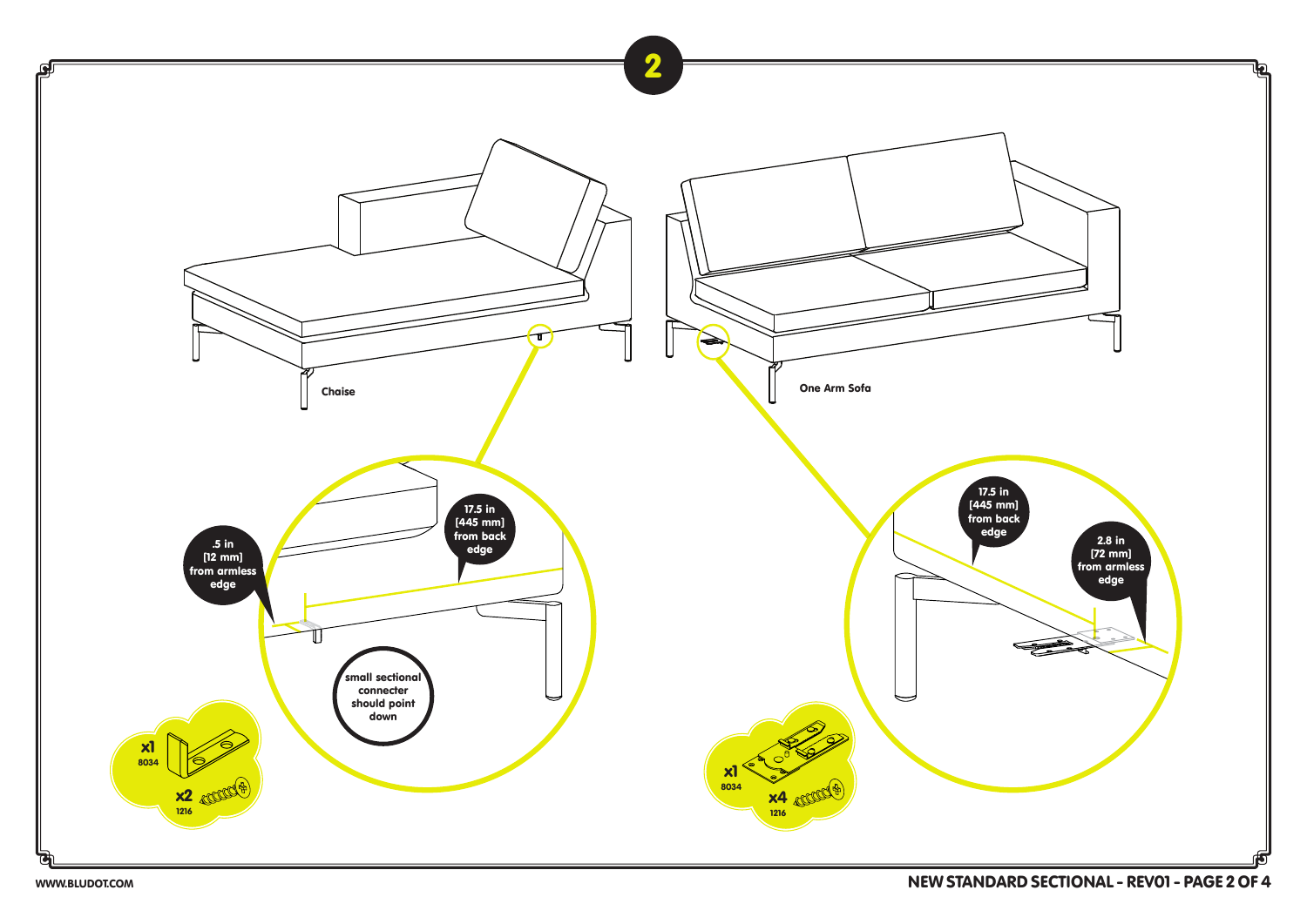![](_page_2_Picture_0.jpeg)